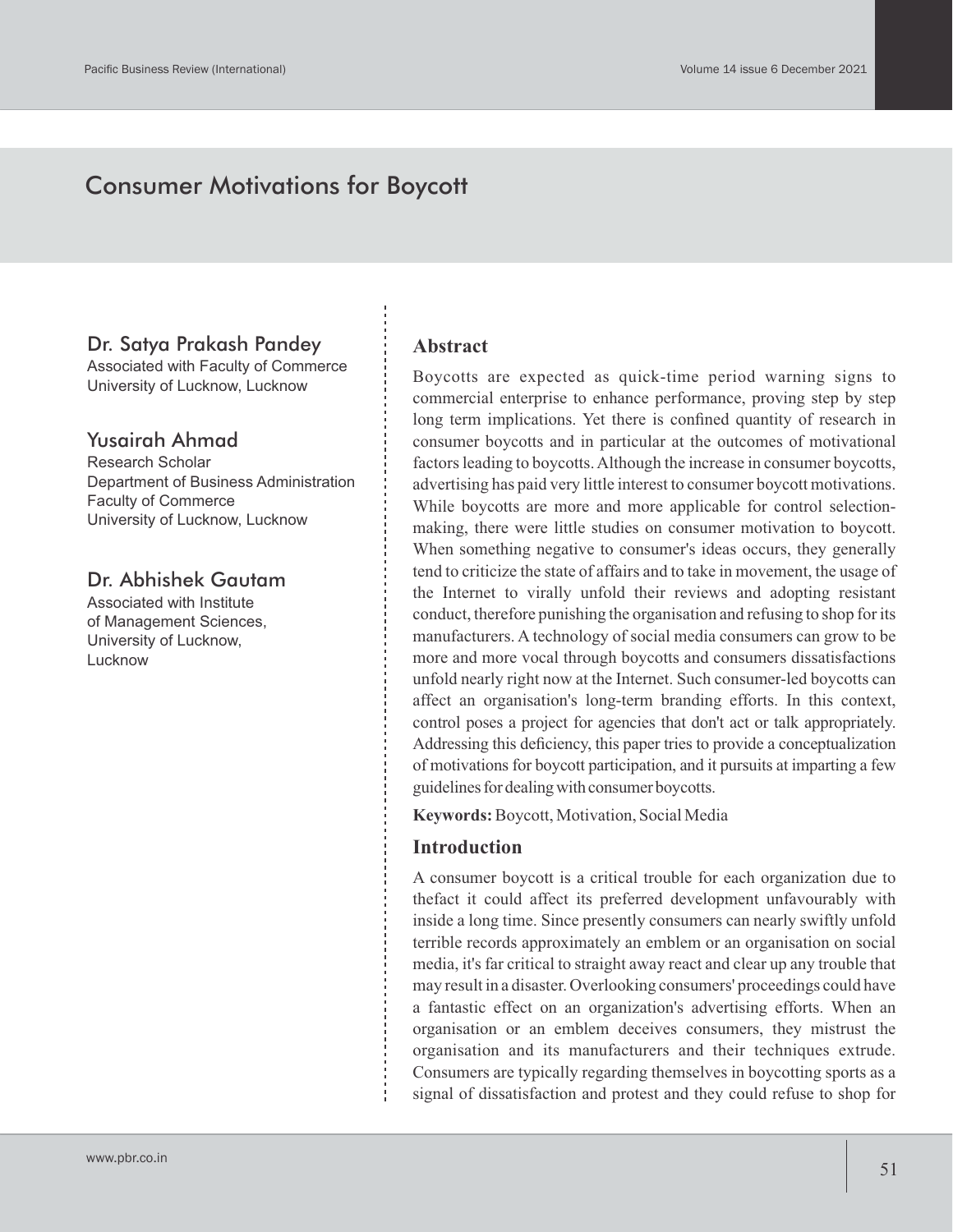positive manufacturers whilst something negative comes to their ideas. Although the processing of a boycott is represented with the aid of using the refusal of buying a positive emblem, the results of the boycott are a great deal broader. All those movements may also have critical consequences, sparking a disaster of brand image, brand consideration, the brand has an effect on brand loyalty or maybe brand fairness overall. The motives why consumers interact in boycotting movements are many and it's far critical to discover every driver. Boycotts are a method for consumers simplest to own entry on how businesses must operate, however, to have an impact on how their usage selections affect the advertising environment. Consumer boycotts are historically considered as occasion coordinated with the aid of using businesses asking consumers to abstain from acquiring the goods of a specific commercial enterprise (Friedman, 1999). Steady with this concept, consumers are seeking to differ the reprehensible conduct of the boycott goal by using refusing behaviour to commercial enterprise for a specific time frame. However, there are consumer boycotts of assorted kinds, for numerous purposes, and for differing durations of times. In a few instances, consumers chorus from ingesting positive merchandise or dissociate themselves from positive businesses for an indefinite time frame to reach positive dreams. Conversely, boycotts aren't an alternative phenomenon, motivations to take part in consumer boycotts are taken into consideration for moderate extrude over a decade. Motivations in the back of consumer behaviour are critical records for businesses whether or not or now no longer they're goals of boycotts or organizing them. However, consumer motivations are an item of look at as they're distinct; they range with the aid of using man or woman to man or woman and are prompted with the aid of using one's environment. Present studies on boycott motivations have centred on special boycott instances. While studies have studied the motivations of consumers to take part all through a boycott for instance in opposition to the unethical behaviour of a corporation (Klein, Smith, and John, 2002), ultimate of a manufacturing facility (Hoffmann and Müller, 2009), or seal hunting (Braunsberger and Buckler, 2011), consumer motivations to take part all through a destiny boycott of a specific institution of merchandise haven't begun to be protected in

the boycott research. As a supply of consumer strength and a device for the social management of the commercial enterprise, boycotts have civic coverage implications. In a pretty planned manner, boycotters can use their "buy votes" to prefer companies with favoured societal influences, steady with the concept of consumer preference as a cause for capitalism (Dickinson and Hollander 1991; Smith 1990). Yet there were little studies into the motives that impact a man or woman's motivation to boycott, even though they want for higher know-how with the aid of using marketers, boycott organizers and policymakers. Boycotts are therefore an excellent case of a broader class of consumer conduct in which social, emotional and moral problems, including environmentalism, faith are based on buy selections. Hence, higher know-how of boycott involvement isn't simply beneficial, however, is in all likelihood to tell our know-how of moral effects on consumer's conduct.(Smith 1999). Consumer's boycott date returned at the least as a way because the 14th century contributed to a few stunning successes for exceedingly powerless groups. In the United States, boycotts had been the important thing to unionization (Wolman 1916). The 1955 Bernard Law says boycott marks the start of the contemporary-day Civil Rights Movement (Friedman 1999). Elsewhere, examples consist of Gandhi's boycotts of British salt and material previous to Indian independence and the British boycott of Barclays Bank previous to its withdrawal from apartheid South Africa (Smith 1990). In the 1990s, the commercial enterprise presses confirmed to agree that boycotts had been frequently a success and had been growing (e.g., The Economist 1990). Recently distinguished consumer boycotts consist of the European boycott of Shell over its plan to sell off the Brent Spar oil platform at sea and the multi-U.S.A boycott of Nike over alleged sweatshop situations at Asian suppliers. As these examples suggest, boycotts these days are greater usually targeting company practices as opposed to broader sociopolitical dreams including civil rights. It is with this context in thoughts that this paper develops and assesses a conceptualization of motivations for boycott participation.

#### **Research Problem**

The research focus of this paper changed into motivation to discover the motives that inspire the boycott of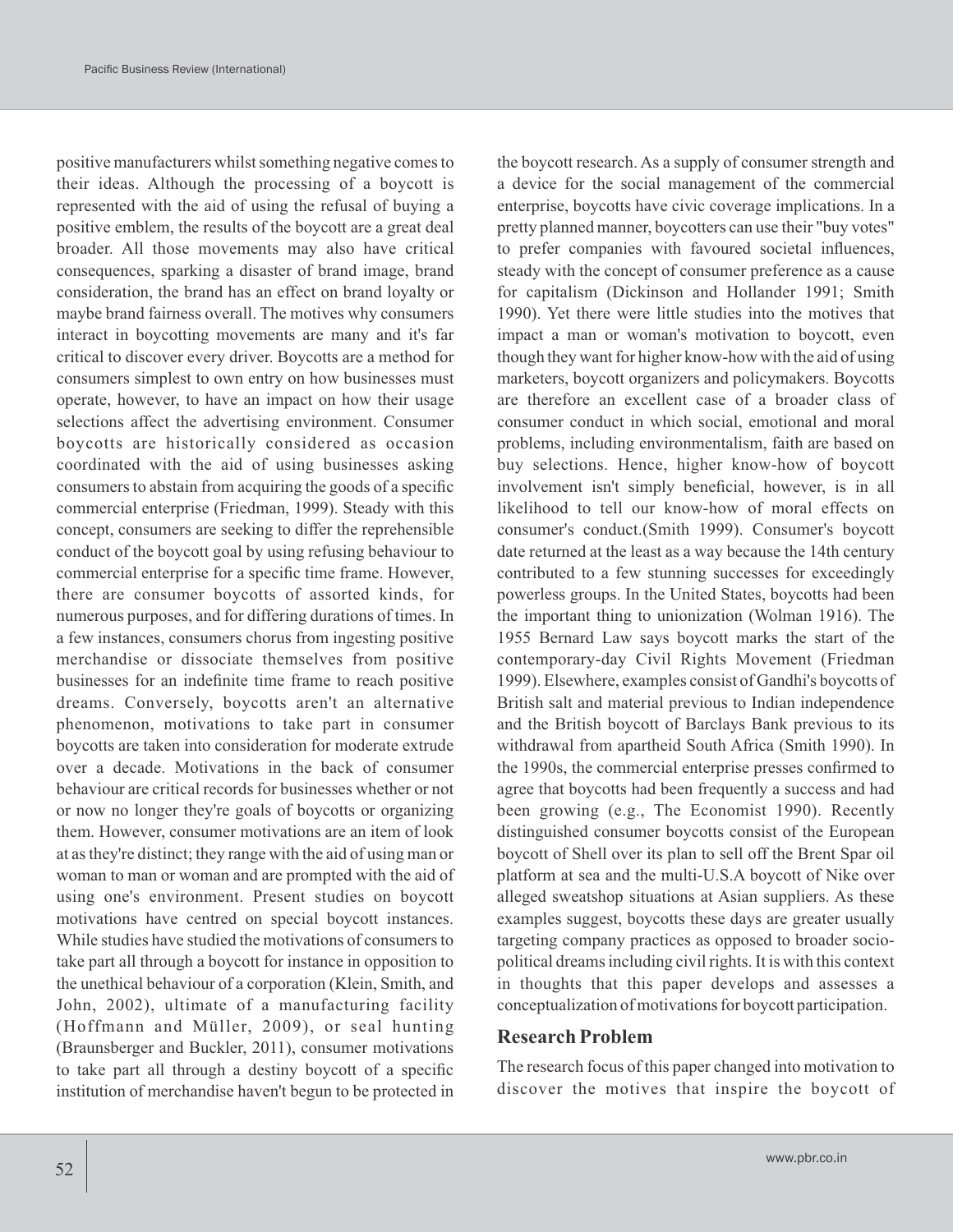merchandise with the aid of using the consumers and that inspire them now no longer to boycott the goods. To locate if people effect the boycott selection of consumers. Does socio-demographics impact the selection to boycott a product? With those studies questions said above, the paper pursuits to locate the reasons for motivations for consumers to boycott merchandise in addition to motivations for now no longer doing so.

### **Reviewof Literature**

#### **Consumer Boycotts**

The term boycott coined from Captain Charles C. Boycott, who changed into a distinguished land manager. In 1880, the Irish Land League started an attempt to lower rents with the aid of using insulating Captain Boycott from his commercial enterprise connections. This later has become known as a boycott. (Friedman, 1999) presently, a boycott is described as "A punitive ban on members of the family with different bodies, cooperation with coverage, or the coping with of merchandise." (Oxford University Press, 2014) Another regularly used running definition, in particular, applied with inside the look at of consumer boycotts, is with the aid of using Monroe Friedman: a consumer boycott is "a try with the aid of using one or greater events to recognise positive targets with the aid of insisting man or woman consumers to abstain from making decision on buys in the market" (1985, pp.97-98). From this definition of a consumer boycott, it is prominent that the boycotters are people as opposed to businesses, extrude is shaped in the market even as the intention won't be in the market and consumers are prompted to selectively withdraw their participation in the market (Friedman, 1999). Consumer boycotts are probabilities for consumers to recognise the impact and use institution movement over agencies additionally as public coverage (Klein, Smith, John 2004). Boycott members can use shopping for selections to protection agencies which have favourable social influences even as warding off agencies which have terrible influences (Klein, Smith, John 2004). Consumer boycotts range from private alternatives to reserve intake therein consumer boycotts are "an ordered, collective, however non-mandatory (i.e., no formal sanctions are frequently imposed on non-compliers) rejection. (Sen, Gürhan- Canli and Morwitz, 2001, pg.400). Although boycott members execute the selection to boycott and

taking private boycott movements individually, consumer boycotts are frequently prepared with the aid of using events trying to reinforce public cognizance and impact attitudes concerning the boycott reasons. These organizers of consumer boycotts enticing consumers to take part are typically non-governmental businesses which are protesting in opposition to unethical or unfair company practices (Klein, Smith, John 2004). Lately, as public interest to company social responsibility (CSR) has steadily grown and organisation reputations can without difficulty be affected, consumer boycotts have become large control attention (Klein, Smith and John, 2004). A commercial enterprise centred with the aid of using a personal boycott is frequently visible as having misplaced its interest at the market (Klein, Smith and John, 2004). Therefore knowhow consumer exclusion isn't simply thrilling for researchers, however additionally critical for agencies. Hoffman and Müller (2009) classify modern literature on consumer boycott into 3 exclusion zones: (1) the frequency, reasons and goals of exclusion; (2) the effects of exclusion; and (3) the motivations of the collaborating people. Although another form of study to look at, motivations to take part all through a consumer survey, is crucial to managers, coverage makers additionally as boycott organizers, it's simplest these days that a few quantities of looking at periods the beyond decade (Klein, Smith and John, 2004).

In the book Consumer Boycotts: Effecting Change through the Marketplace and Media (1999), Friedman offers nomenclature of consumer boycotts. To begin with, the state of affairs of boycotts varies from global boycotts to neighbourhood boycotts. As per the ancient evaluation of boycotts by Friedman, countrywide boycotts are the most usual however global boycotts have grown in numbers of NGO's and consequently the problems are appearing to be global. It is likely to be more accurate these days as information is easily accessible, almost 15 years after Friedman's book. Although the finishing of a boycott aren't usually clear, the writer additionally makes differences among long term boycotts lasting over years, medium period boycotts lasting for few years, and quick-time period boycotts lasting approximately for one year. Consumers additionally take part withinside the boycott they're asking members in the case of commodity boycott, all manufacturers all through a particular product or service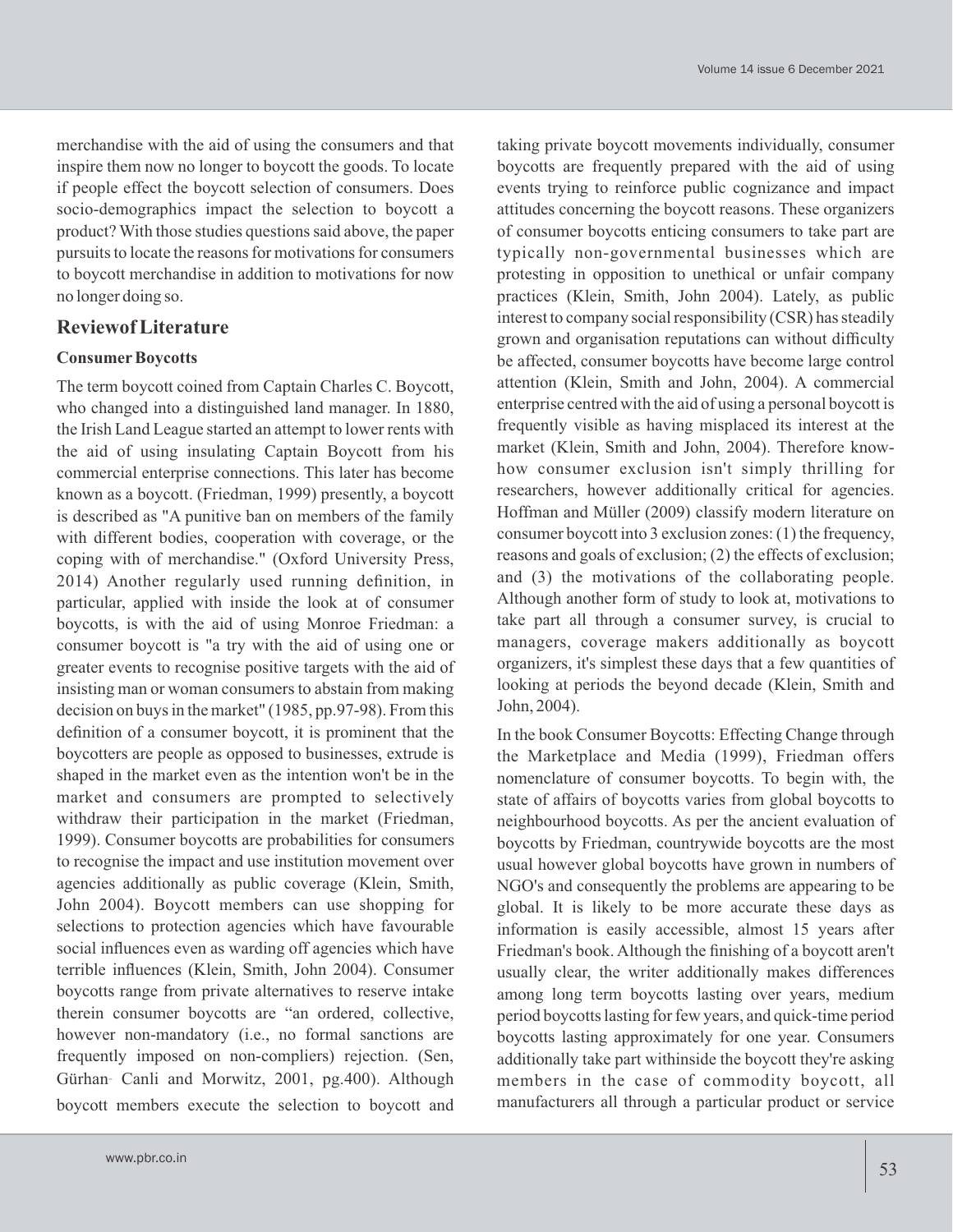class must be avoided, while one brand or organization is to be boycotted all through an brand or organization. A partial exclusion might be tokeep away from shopping particular merchandise of a product class, like the ones visible as too grand. A partial exclusion can also arise as an instance on particular days of the week.(Friedman, 1999)

As the maximum normal organizers of boycotts, Friedman names consumer groups, labour unions, environmental groups, non-secular groups, businesses representing ethnic and racial minorities, and women's proper groups. Hence boycott reasons are frequent violations of consumer rights, animal rights, women's rights, worker's rights than on. The boycott movements can be categorised into four kinds. Actions based boycotts move besides the aid of a boycott and inquiry for participation. In a movement prepared boycott, the organisation and arrangements for a boycott are knowledgeable to the overall public. Finally, a movement has taken boycott advances to require concrete movements, as an instance with the aid of using demonstrations. Actions taken into consideration boycotts ought to be entitled media orientated boycotts due to the fact that they gather media interest as the reason for their boycott. Often these boycott organizers have a scarcity of the sources to in reality arrange a boycott. Additionally, movement prepared boycotts and movement taken boycotts are concentrating on sports in the market and therefore are frequently referred to as market-orientated boycotts, even though they'll be media orientated additionally. Friedman additionally notes that from time to time those happenings don't simply specialise withinside the unfavourable and warding off the disapproved boycott goals, however, it can also take the form of a boycott in which organisations with positive influences are supported with purchases. (Friedman, 1999) Friedman categorizes consumer boycotts in two kinds with the aid of using their software. Instrumental boycotts have sensible targets while expressive boycotts are influenced by voicing the disappointment of the members on the boycott goal (Friedman, 1999). Sen, Gürhan Canli and Morwitz (2001) categorise consumer boycotts into two types as per the motive of the boycott. One is that the exclusion of a monetary or advertising coverage, which achieves the intention of fixing the advertising exercise of a boycott goal. An instance of the goal of one of these boycotts is the discount in expenses of sale merchandise. The second and

new form of exclusion can be a political, social, or ethical exclusion aimed closer to converting the behaviour of the exclusion intention to be accountable in those areas. An instance of this form of exclusion is exclusion for accountable employment practices. (Sen, Guron li Canley&Morwitz,2001)

#### **Consumer Motivations for Boycott**

Businesses are generally impacted by consumer boycotts and are disappearing with the use of their unfavourable outcomes, it's of a hobby for corporations to apprehend the motivations of consumers determining to boycott or to now no longer boycott. As research indicates, consumers have special reasons to join all through a boycott and they bend to own a couple of motivations for participation additionally (Klein, Smith and John, 2002). Correspondingly to the dreams of consumer boycotts (Friedman, 1999). Motivations for the boycott are frequently break up into instrumental motivations, individuals who aim to shape a particular extrude at the goal, and expressive motivations, individuals who goal to explicit the consumers' feelings like anger against the brand. Instrumental motivations which are narrated to developing an extrude in the movements of the boycott goal had been observed to be the most normal motivations for becoming a member of all through a boycott. (Klein, Smith and John (2002). An evaluation with the aid of using Hoffmann (2013) recommends that unique motivations justify special functions of a boycott selection. In his paper, Hoffmann additionally argues that consumers willing to rationalize their boycott participation with special motivations. Thus attitudes and ideals wouldn't be the only boycott motivations, besides as an instance the correlation of the consumer with the boycott goal must be taken into the interpretation.

#### **Making a Difference**

The motivation of making a distinction is an instrumental boycott motivation to get societal change by collaborating all through a consumer boycott (Klein, Smith and John, 2004). It seems that developing a distinction in society can be the principal motivation for humans to join all through a consumer boycott. However, an individual need to see that she or he goes to be geared up to create the desired extrude, with the aid of using the method of a boycott.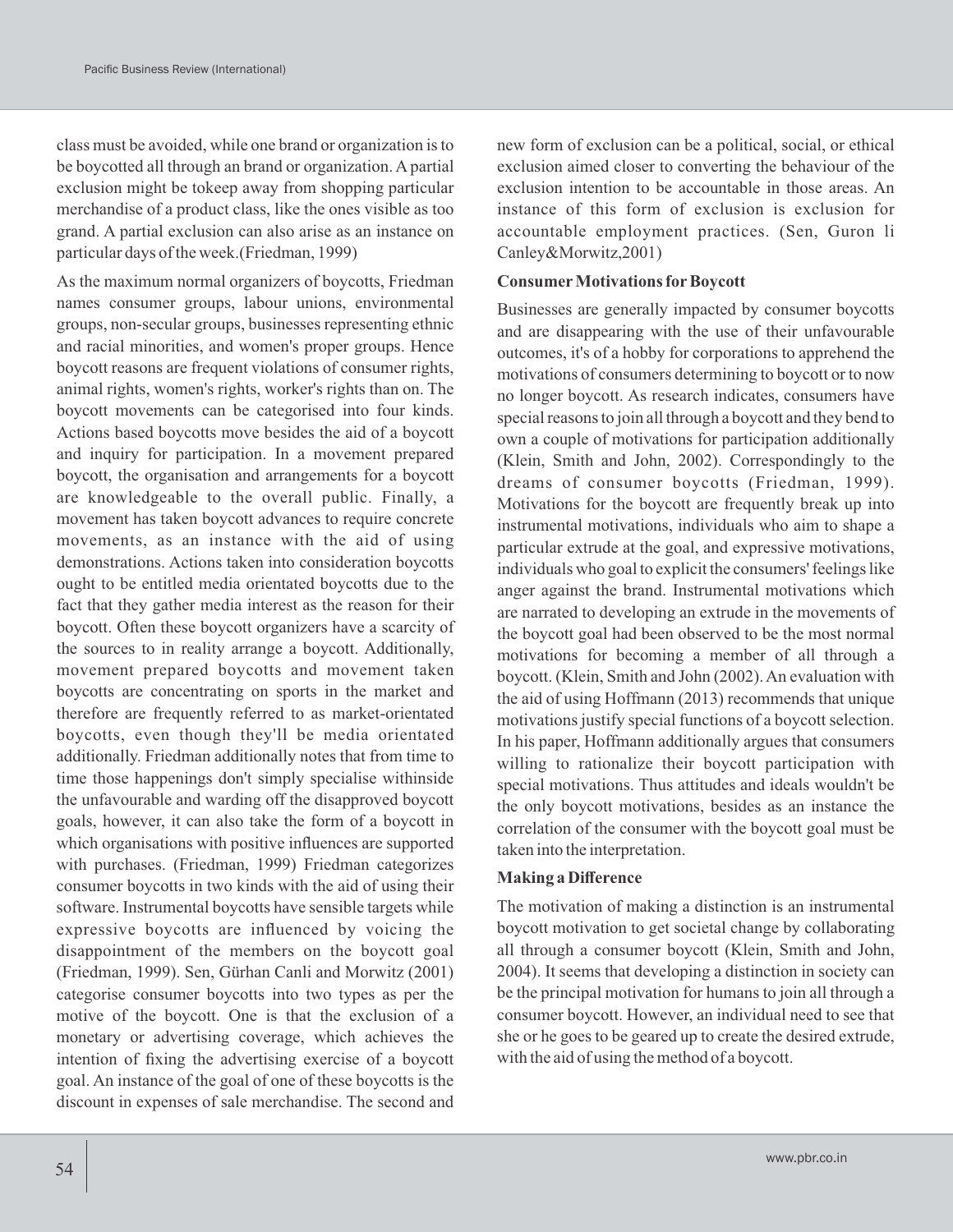### **Self-Enhancement**

Constructed on theories indicating the significance of shallowness in human conduct, Klein, Smith and John (2002) take into consideration the relationship among selfenhancement and becoming a member of boycott. The authors made an opinion concerning the enhancement of one's shallowness with the aid of using brazenly helping values which are perceived critical or enormous attitudes being a motivation to take part all through a consumer boycott. Thus people might have an egoistic motivation to join in boycotts. Conversely, any rapport among the cause of self-enhancement and boycott involvement wasn't observed at all (Klein, Smith and John, 2002). On the competition, boycott involvement ought to also be visible as an act of self-enhancement with the aid of warding off unwanted perceptions of oneself that non- participation ought to purpose (Klein, Smith and John, 2004). Thus people are probably becoming a member of consumer boycotts because of social strain and to keep away from guilt. For example we can consider on the festival of Deepawali major number of Indians boycotted Chinese lighting items replacing by "Diyas".

#### **Clean Hands**

A deliberate boycott motivation intently related to selfenhancement is lenient oneself from a boycott goal with the aid of collaborating in the boycott. In the study by Klein, Smith and John (2002) having "clean hands", concerning emotions suitable to oneself and warding off the feeling of guilt through disconnecting oneself from the boycott goal, changed into a normal motivation for collaborating in a boycott. Also, Sen, Gürhan-Canli and Morwitz (2001)

discovered social pressure to be a large issuer to boycott participation, reputedly giving significance to the perspectives of different people on one's behaviour.

### **Proximity to Boycott Issue**

Through in-depth interviews and a study on consumers who've formerly participated in boycotts, Albrecht et al. (2013) found that involvement of the consumer with the boycott purpose is that the maximum crucial motivation for a consumer to take part in a boycott. The study of Hoffmann (2013) helps this cause by pointing out that proximity to the sports of the boycott goal has an impact on the boycott participation of a consumer. However, this can't be

witnessed instantly from the arguments of consumers as they strive to find a reason for their boycott participation with different views that favour the result (Hoffmann, 2013).

#### **Expressing Anger**

Expressing anger can be a non-instrumental motivation for being the part of a boycott. Around 50% of the respondents used expressing anger as a cause to take part in the boycott as per Klein, Smith and John (2002). In the netnography carried out by Braunsberger and Buckler (2011), over 50% of the boycott members expressed that they had been influenced to take part in the boycott so one can show anger on the boycott target.

#### **Willingness to Punish**

In a research carried out on the exclusion of Canadian seafood, higher than 20% of the excluded boycott members expressed a choice to punish the boycott goals for their unacceptable behaviour, which reasonably was a motivation for their boycott participation. For numerous exclusion pledges all through this research, willingness to punish was associated with their motivation to show anger on the exclusion intention. All through this boycott case, many members resolved to increase the boycott with the aid of boycotting the entire Canadian economy, permitting the nation to seal hunt. (Braunsberger and Buckler, 2011).The need to punish as a reason to take part in consumer boycott can, therefore, be visible as a prolonged-expression of anger. The sturdy competition to mistreatment which may be a device to call for a change and the exclusion of a persons'.

### **Animosity**

Studies on stress of international disputes have found that tension negatively impacts overseas product buying in those international locations (Klein, Ettenson and Morris, 1998). Such stress usually come into existence because of territory disputes, monetary arguments, diplomatic disagreements, or non secular variations for instance (Riefler and Diamantopolous, 2007). Klein, Ettenson and Morris (1998, p.90) name this phenomenon as consumer animosity, which they define as "remnants of antipathy related to previous or ongoing military, political or economic events." Smith and Li (2010).It is revealed the animosity of Indian consumers towards Pakistan due to the long controversial history of the two countries as a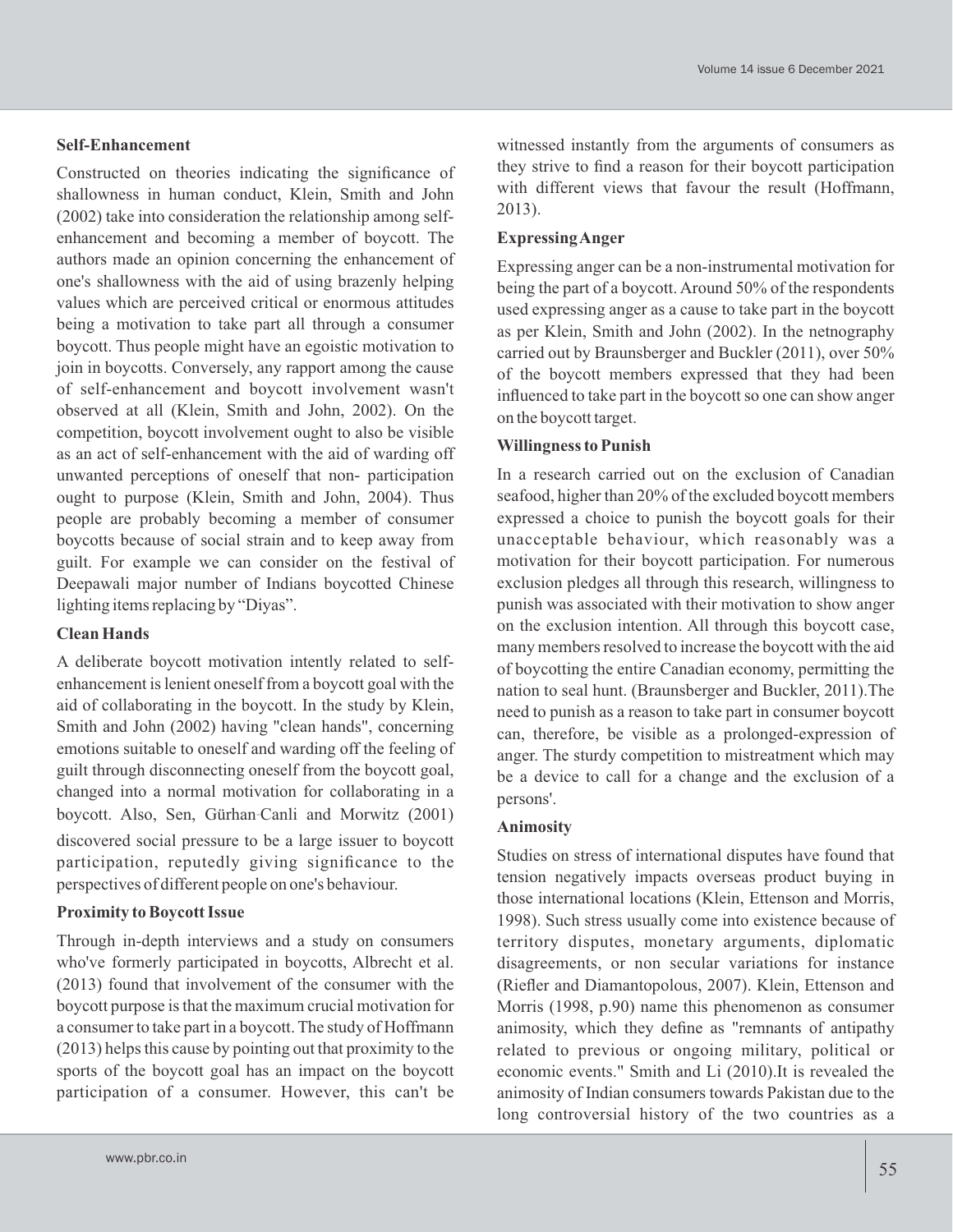motivation for the Indians to boycott Pakistani products. The findings of the research indicated that a higher degree of animosity towards the related foreign country enhanced the boycotting of merchandise produced there. Animosity indicates how transnational corporations can undergo boycott because of a single event in the present or past in their domestic or international locations, getting a reference to publish Surgical & Airstrike on Pakistan with the aid of using India.

#### **Political Consumerism**

Hoffmann (2011) found out that political consumerism through which politics is voiced through buying behaviour motivates people to take part in boycotts. Boycott members may also discover that governments are not able to slight those agencies and therefore plan to apply their consumer strength to persuade the goal agencies.

#### **Religious Beliefs**

Findings have emphasised on analyzing religious thoughts and values as a motivation for people to take part in consumer boycotts. By getting to know consumer boycotts prepared with the aid of using Christian groups, Swimberghe, Flurry, and Parker (2011) found that nonsecular consumers make principled selections with their inner non-secular values, as contrasting to a non-secular institution's impact. In India ZOMATO (online food delivery business) non-Muslim deliveryman were denied to deliver beef and Muslim deliveryman refuses to deliver Pork in Kolkata. Another case of boycott were in news that Hindu youth denied to take food delivery by Muslim guy in Holy month of 'Shrawna' (Saavan month of lord Shiva worshiping). This famous case established that non-secular occasions could affect the belief of consumers for the merchandise, this could lead to boycott of organizations and international locations. An exclusion based on nonsecular issues changed is observed to be longer lasting than a boycott with different reasons in the back of them (Al-Hyeri et al., 2012). Thus non-secular ideals may also inspire consumers to be the reasons for the boycott leading to social punishments with values that insult or insult the values of the boycott consumers.

#### **Motivations for Non-Participation**

Yuksel (2013) lays emphasis on the reasons why consumers favour to no longer participate in boycotts, arguing that analyzing those motivations is uniformly critical as the motivations to take part in a consumer boycott. While Klein, Smith and John (2004) describe that the cause for now no longer becoming a part of a boycott is based on the lack of motivations to boycott. Yuksel points out that motivations no longer becoming a part or always the contraries of motivations to boycott, which makes giving attention to these motivations important. In the paper, while individuals ought to create excuses for now not becoming a part of the boycott in order to reduce dissatisfaction from others or their guilt, motivations of consumers who decide no longer to participate in a boycott could give reasonable comprehension both to boycott organizers and boycott objectives to require to ponder upon their strategies. (Yuksel, 2013)

#### **Counter arguments**

Counterarguments for boycott involvement are close to the effects of boycott involvement, like inflicting employees to lose their jobs as an impact of consumer boycott on their employer (Klein, Smith and John, 2004). According to the study of Hoffmann (2013), members to a boycott have the ability to generate any motivations for not becoming a part of the boycott. Nevertheless, as Hoffmann concedes, research in which simplest consumers collaborating all through a boycott are explored (Hoffmann, 2011; Hoffmann 2013) won't be pertinent for finding out counterarguments for boycott participation.

#### **Inefficiency**

Buyers can select to now no longer take part in a boycott by using questioning that their boycott movements won't have enough impact to shape an extrude or that the inclusive consumer participation in the boycott won't be big enough, and therefore their efforts and workable sacrifices made might go in vain (Hoffmann, 2011; Klein, Smith and John, 2004; Sen, Gürhan-Canli and Morwitz, 2001). Therefore, consumers can be unable to help with their participation or committed to the boycott for taking the required action.

#### **Free Riding**

A deterrence to boycott related to the inefficiency of a boycott is "free riding". Buyers can decide to no longer be the part of a boycott by transferring the rate of boycotting to different consumers. They'll consider that their boycott efforts won't be required due to the fact that participation of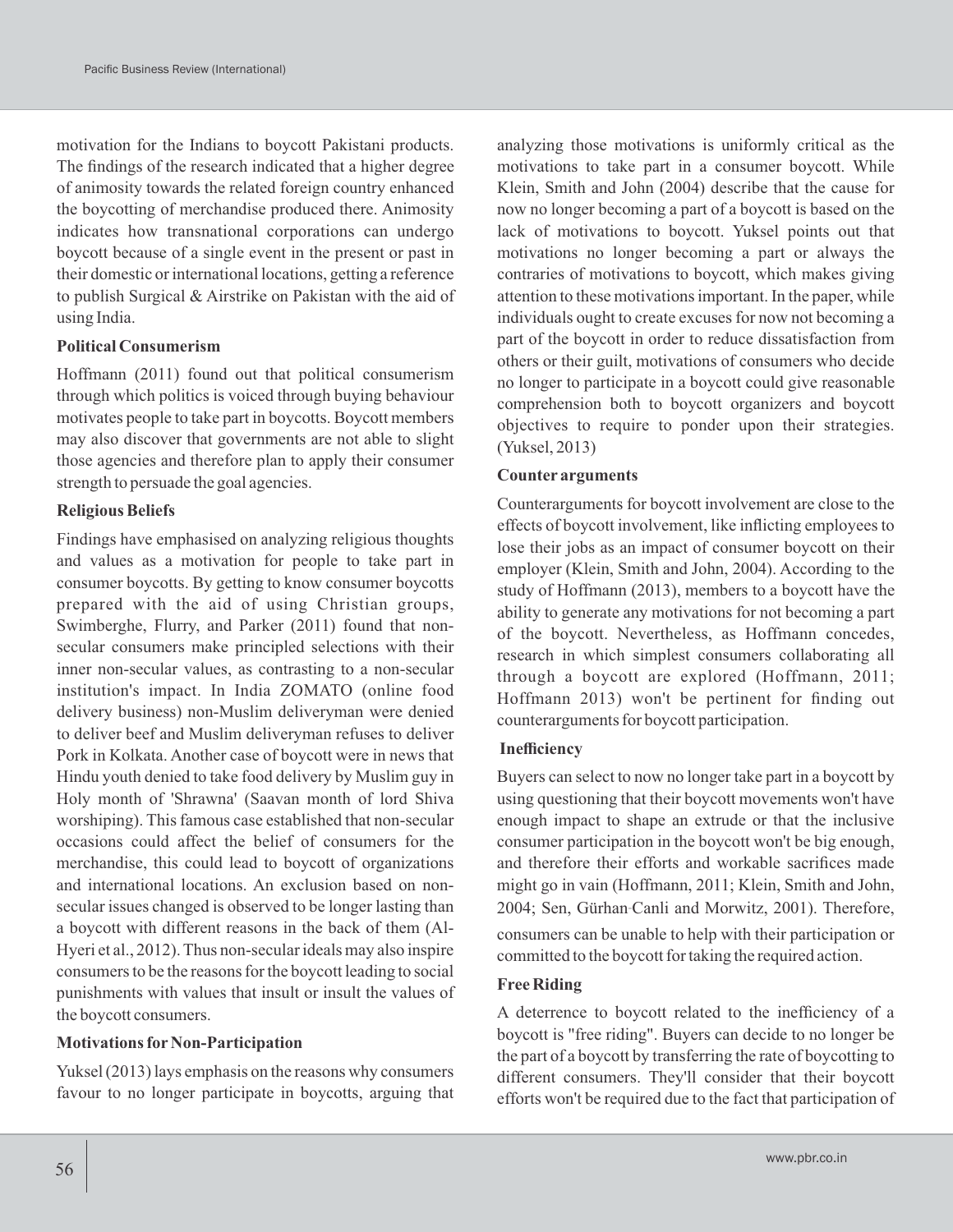different consumers is going to be sufficient for the boycott to reach its dreams. The truth of free riding can also adversely affect the motivation of consumers to join in boycotts in an opportunistic manner, as free riders are frequently expected to unethically take benefit of the sacrifices of different people becoming a member of the boycott (Sen, Gürhan-Canli, and Morwitz, 2001; Klein, Smith and John, 2004).

### **Constrained Consumption**

In a few consumer boycotts, members may also change their regular shopping patterns. Klein, Smith and John (2004) and Hoffman (2011) have studied that this form of forced intake can also be a motivation for not taking part in consumer exclusion. The reason to take part these boycott's decreases due to the cost of that person's participation (Klein, Smith, and John, 2004).

### **Trust withinside the Boycott Target**

In the study of a consumer boycott aiming at a multinational organisation that wanted to setup a manufacturing facility overseas, Hoffmann and Müller (2009) found that the popularity, trust and reputation of the organisation of that country (local organization) had a very significant impact on the boycott involvement.

### **Research Methodology**

The study based on the primary information. The data is collected through the convenience sampling from the Post-Graduation scholars of the universities in Lucknow, throughout June to July 2019 and thanks to them value and time offered for conducting this analysis. However, this analysis depends on the Youngsters, as results of they are drivers of new society. The information was collected from MBA/M.Com categories. The scholars were either within the First or second year of study at the university. So, the sample during this analysis is well fitted for the analysis and will contribute fascinating results to the analysis community.

#### **Data Analysis**

Demographic Profile of the Respondents: The total numbers of respondents were 208 in which 120 (57.69%) were male and 88 (42.30%) were female which shows that the sample was skewed towards male respondents. The majority of the respondents in the age group of 20-29 years 1523 (73.55%), 30-39 years 55(26.44). 173(83.17) out of the 208 were unmarried and 35(16.82) were married (see table: 1)

| Variable name         | Categories | Frequency | Percentage $(\% )$ |
|-----------------------|------------|-----------|--------------------|
| Gender                | Male       | 120       | 57.69              |
|                       | Female     | 88        | 42.30              |
| Age Group             | 20-29      | 153       | 73.55              |
|                       | 30-39      | 55        | 26.44              |
| <b>Marital Status</b> | Married    | 35        | 16.82              |
|                       | Unmarried  | 73        | 83.17              |

**Table:1**

**Factor Analysis:** The result analysis categorized 17 scale items into six factors. Found the value of KMO and Bartlett's Test .639 which shows the sample size is adequate

for analysing the data for factor analysis shown in table 2 below:

| <b>KMO and Bartlett's Test</b>                   |                    |          |  |  |  |
|--------------------------------------------------|--------------------|----------|--|--|--|
| Kaiser-Meyer-Olkin Measure of Sampling Adequacy. |                    | .639     |  |  |  |
| Bartlett's Test of Sphericity                    | Approx. Chi-Square | 1432.857 |  |  |  |
|                                                  | Df                 | 136      |  |  |  |
|                                                  | Sig.               |          |  |  |  |

**Table:2**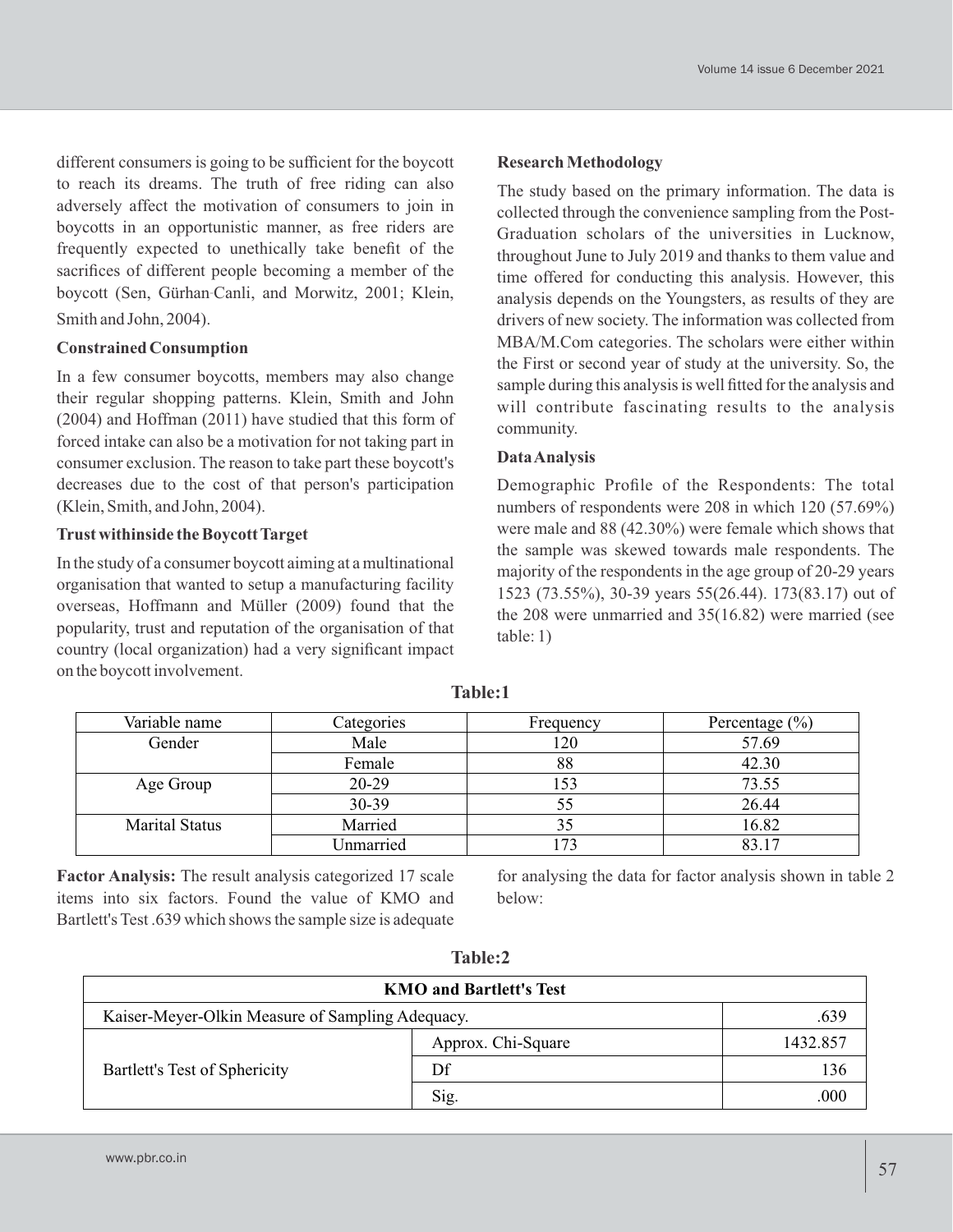# **Table:3**

| <b>Communalities</b>                                                                       |         |            |  |  |  |  |
|--------------------------------------------------------------------------------------------|---------|------------|--|--|--|--|
|                                                                                            | Initial | Extraction |  |  |  |  |
| 1. I boycott products because I want to make a difference.                                 | 1.000   | .583       |  |  |  |  |
| 2. I would feel guilty if I did not boycott products                                       | 1.000   | .360       |  |  |  |  |
| 3. I boycott products in order to maintain a clear conscience                              | 1.000   | .606       |  |  |  |  |
| 4. Boycotting products makes a person better.                                              | 1.000   | .461       |  |  |  |  |
| 5. The opinions of other people affect my product choices.                                 | 1.000   | .630       |  |  |  |  |
| 6. Media reports have influence me to boycott products.                                    | 1.000   | .422       |  |  |  |  |
| 7. I do not boycott non-green products because there are no substitutes for these products | 1.000   | .624       |  |  |  |  |
| 8. There are few options of products to choose from                                        | 1.000   | .606       |  |  |  |  |
| 9. Boycotts of products are a good way to express anger at the boycott targets.            | 1.000   | .540       |  |  |  |  |
| 10. I boycott products in order to express my anger at the boycott targets.                | 1.000   | .485       |  |  |  |  |
| 11. Specific issues are important to me while boycotting                                   | 1.000   | .684       |  |  |  |  |
| 12. I boycott products in order to punish the boycott targets                              | 1.000   | .655       |  |  |  |  |
| 13. Other consumers do not boycott products enough for the boycott to have an effect.      | 1.000   | .579       |  |  |  |  |
| 14. Boycotts of products are a good way to express political views                         | 1.000   | .528       |  |  |  |  |
| 15. I boycott products because I feel connected to the specific issues of boycott          | 1.000   | .499       |  |  |  |  |
| 16. I boycott products in order to express my political views                              | 1.000   | .941       |  |  |  |  |
| 17. I do not boycott products because I see it does not have an effect                     | 1.000   | .936       |  |  |  |  |
| Extraction Method: Principal Component Analysis.                                           |         |            |  |  |  |  |

### **Table:4**

| <b>Total Variance Explained</b> |       |                     |              |                                               |                    |                                      |       |                    |                             |
|---------------------------------|-------|---------------------|--------------|-----------------------------------------------|--------------------|--------------------------------------|-------|--------------------|-----------------------------|
|                                 |       | Initial Eigenvalues |              | <b>Extraction Sums of Squared</b><br>Loadings |                    | Rotation Sums of Squared<br>Loadings |       |                    |                             |
| Component                       | Total | $%$ of<br>Variance  | Cumulative % | Total                                         | $%$ of<br>Variance | Cumulative<br>$\frac{0}{0}$          | Total | $%$ of<br>Variance | Cumulative<br>$\frac{0}{0}$ |
| 1                               | 3.191 | 18.768              | 18.768       | 3.191                                         | 18.768             | 18.768                               | 2.167 | 12.746             | 12.746                      |
| 2                               | 1.842 | 10.837              | 29.605       | 1.842                                         | 10.837             | 29.605                               | 1.990 | 11.707             | 24.453                      |
| 3                               | 1.587 | 9.333               | 38.938       | 1.587                                         | 9.333              | 38.938                               | 1.633 | 9.606              | 34.059                      |
| $\overline{4}$                  | 1.264 | 7.437               | 46.375       | 1.264                                         | 7.437              | 46.375                               | 1.589 | 9.350              | 43.409                      |
| 5                               | 1.167 | 6.863               | 53.238       | 1.167                                         | 6.863              | 53.238                               | 1.385 | 8.148              | 51.558                      |
| 6                               | 1.089 | 6.405               | 59.643       | 1.089                                         | 6.405              | 59.643                               | 1.375 | 8.086              | 59.643                      |
| $7\phantom{.0}$                 | .925  | 5.443               | 65.087       |                                               |                    |                                      |       |                    |                             |
| 8                               | .839  | 4.936               | 70.022       |                                               |                    |                                      |       |                    |                             |
| 9                               | .813  | 4.780               | 74.802       |                                               |                    |                                      |       |                    |                             |
| 10                              | .768  | 4.518               | 79.320       |                                               |                    |                                      |       |                    |                             |
| 11                              | .737  | 4.333               | 83.653       |                                               |                    |                                      |       |                    |                             |
| 12                              | .699  | 4.111               | 87.765       |                                               |                    |                                      |       |                    |                             |
| 13                              | .621  | 3.650               | 91.415       |                                               |                    |                                      |       |                    |                             |
| 14                              | .556  | 3.269               | 94.684       |                                               |                    |                                      |       |                    |                             |
| 15                              | .475  | 2.795               | 97.478       |                                               |                    |                                      |       |                    |                             |
| 16                              | .426  | 2.504               | 99.982       |                                               |                    |                                      |       |                    |                             |
| 17                              | .003  | .018                | 100.000      |                                               |                    |                                      |       |                    |                             |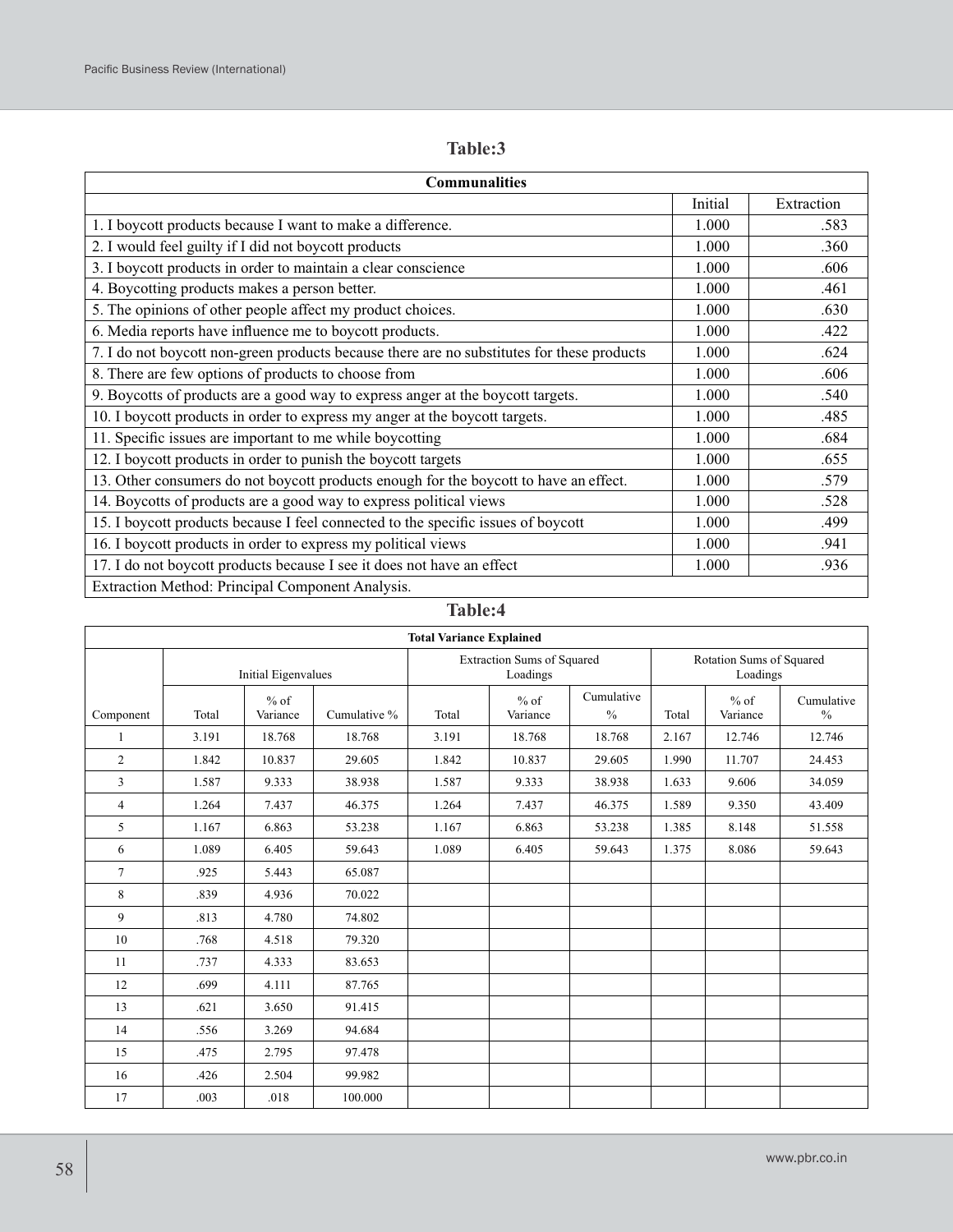

| `able |  |
|-------|--|
|-------|--|

| <b>Component Matrix<sup>a</sup></b>                             |           |                |   |                |   |   |
|-----------------------------------------------------------------|-----------|----------------|---|----------------|---|---|
|                                                                 | Component |                |   |                |   |   |
|                                                                 | 1         | $\overline{2}$ | 3 | $\overline{4}$ | 5 | 6 |
| 16. I boycott products in order to express my political views   | .771      |                |   |                |   |   |
| 17. I do not boycott products because I see it does not have an | .768      |                |   |                |   |   |
| effect                                                          |           |                |   |                |   |   |
| 10. I boycott products in order to express my anger at the      | .592      |                |   |                |   |   |
| boycott targets.                                                |           |                |   |                |   |   |
| 6. Media reports have influence me to boycott products.         | .541      |                |   |                |   |   |
| 8. There are few options of products to choose from             |           |                |   |                |   |   |
| 2. I would feel guilty if I did not boycott products            |           |                |   |                |   |   |
| 11. Specific issues are important to me while boycotting        |           | .602           |   |                |   |   |
| 9. Boycotts of products are a good way to express anger at the  |           | .597           |   |                |   |   |
| boycott targets.                                                |           |                |   |                |   |   |
| 12. I boycott products in order to punish the boycott targets   |           |                |   |                |   |   |
| 3. I boycott products in order to maintain a clear conscience   |           |                |   |                |   |   |
| 15. I boycott products because I feel connected to the specific |           |                |   |                |   |   |
| issues of boycott                                               |           |                |   |                |   |   |
| 13. Other consumers do not boycott products enough for the      |           |                |   |                |   |   |
| boycott to have an effect.                                      |           |                |   |                |   |   |
| 4. Boycotting products makes a person better.                   |           |                |   |                |   |   |
| 5. The opinions of other people affect my product choices.      |           |                |   |                |   |   |
| 7. I do not boycott non-green products because there are no     |           |                |   |                |   |   |
| substitutes for these products                                  |           |                |   |                |   |   |
| 14. Boycotts of products are a good way to express political    |           |                |   |                |   |   |
| views                                                           |           |                |   |                |   |   |
| 1. I boycott products because I want to make a difference.      |           |                |   |                |   |   |
| Extraction Method: Principal Component Analysis.                |           |                |   |                |   |   |
| a. 6 components extracted.                                      |           |                |   |                |   |   |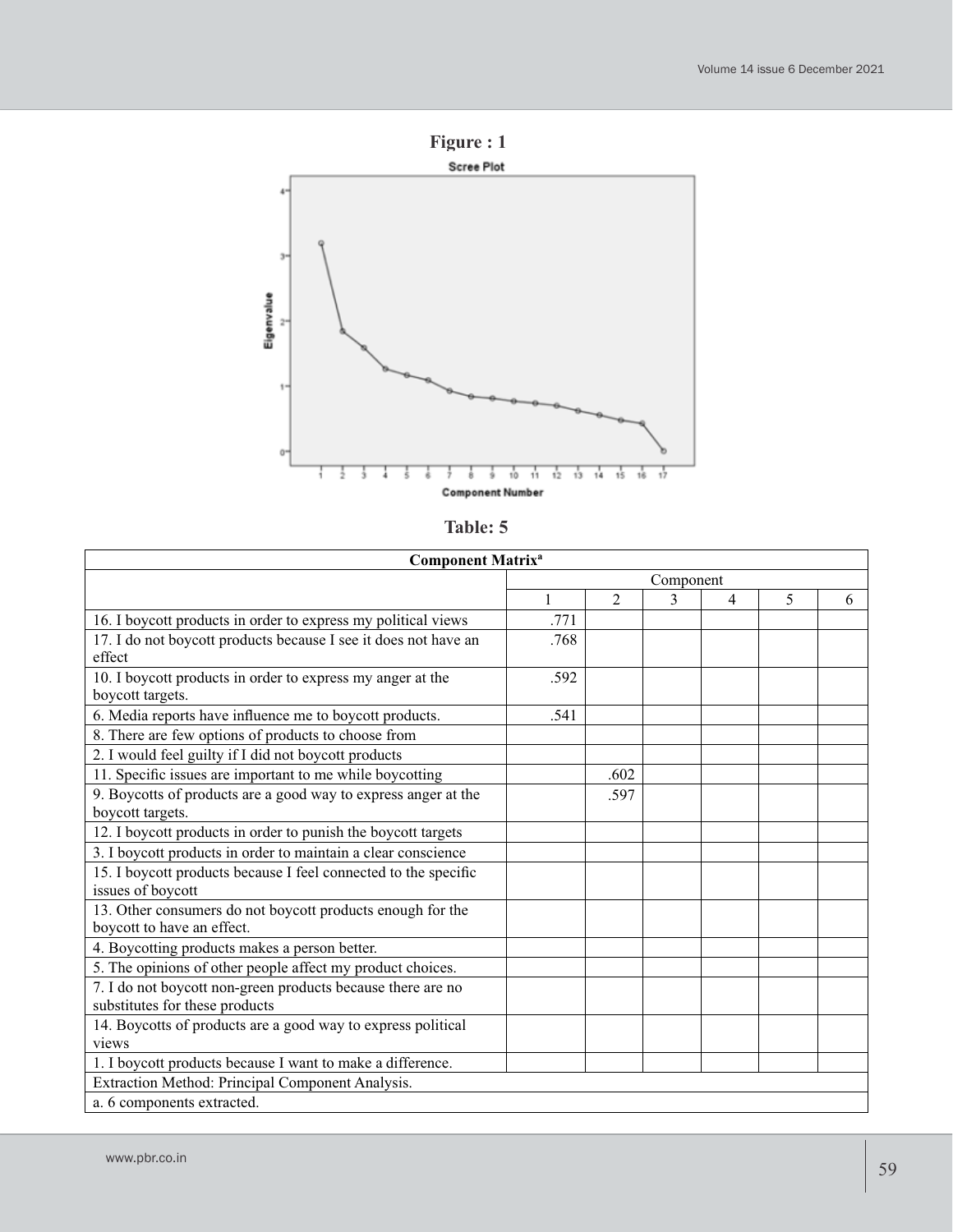| <b>Rotated Component Matrix<sup>a</sup></b>                |           |                |              |      |      |      |  |
|------------------------------------------------------------|-----------|----------------|--------------|------|------|------|--|
|                                                            | Component |                |              |      |      |      |  |
|                                                            | 1         | $\overline{2}$ | $\mathbf{3}$ | 4    | 5    | 6    |  |
| 16. I boycott products in order to express my political    |           |                |              |      |      |      |  |
| views                                                      | .940      |                |              |      |      |      |  |
| 17. I do not boycott products because I see it does not    | .938      |                |              |      |      |      |  |
| have an effect                                             |           |                |              |      |      |      |  |
| 12. I boycott products in order to punish the boycott      |           | .734           |              |      |      |      |  |
| targets                                                    |           |                |              |      |      |      |  |
| 8. There are few options of products to choose from        |           | .705           |              |      |      |      |  |
| 10. I boycott products in order to express my anger at the |           | .591           |              |      |      |      |  |
| boycott targets.                                           |           |                |              |      |      |      |  |
| 6. Media reports have influence me to boycott products.    |           |                |              |      |      |      |  |
| 3. I boycott products in order to maintain a clear         |           |                | .654         |      |      |      |  |
| conscience                                                 |           |                |              |      |      |      |  |
| 4. Boycotting products makes a person better.              |           |                | .631         |      |      |      |  |
| 13. Other consumers do not boycott products enough for     |           |                | $-.533$      |      |      |      |  |
| the boycott to have an effect.                             |           |                |              |      |      |      |  |
| 2. I would feel guilty if I did not boycott products       |           |                |              |      |      |      |  |
| 7. I do not boycott non-green products because there are   |           |                |              | .716 |      |      |  |
| no substitutes for these products                          |           |                |              |      |      |      |  |
| 9. Boycotts of products are a good way to express anger    |           |                |              | .647 |      |      |  |
| at the boycott targets.                                    |           |                |              |      |      |      |  |
| 15. I boycott products because I feel connected to the     |           |                |              | .583 |      |      |  |
| specific issues of boycott                                 |           |                |              |      |      |      |  |
| 5. The opinions of other people affect my product          |           |                |              |      | .790 |      |  |
| choices.                                                   |           |                |              |      |      |      |  |
| 14. Boycotts of products are a good way to express         |           |                |              |      | .697 |      |  |
| political views                                            |           |                |              |      |      |      |  |
| 11. Specific issues are important to me while boycotting   |           |                |              |      |      | .757 |  |
| 1. I boycott products because I want to make a difference. |           |                |              |      |      | .700 |  |
| Extraction Method: Principal Component Analysis.           |           |                |              |      |      |      |  |
| Rotation Method: Varimax with Kaiser Normalization.        |           |                |              |      |      |      |  |
| a. Rotation converged in 6 iterations.                     |           |                |              |      |      |      |  |

**Table: 6**

# **Table: 7**

| Factor | <b>Name of Variables</b>                                                                 | Factor<br>Loading |
|--------|------------------------------------------------------------------------------------------|-------------------|
| Factor | 16. I boycott products in order to express my political views                            | .940              |
|        | 17. I do not boycott products because I see it does not have an effect                   | .938              |
| Factor | 12. I boycott products in order to punish the boycott targets                            | .734              |
| 2      | 8. There are few options of products to choose from                                      | .705              |
|        | 10. I boycott products in order to express my anger at the boycott targets.              | .591              |
| Factor | 3. I boycott products in order to maintain a clear conscience                            | .654              |
| 3      | 4. Boycotting products makes a person better.                                            | .631              |
|        | 13. Other consumers do not boycott products enough for the boycott to have<br>an effect. | $-.533$           |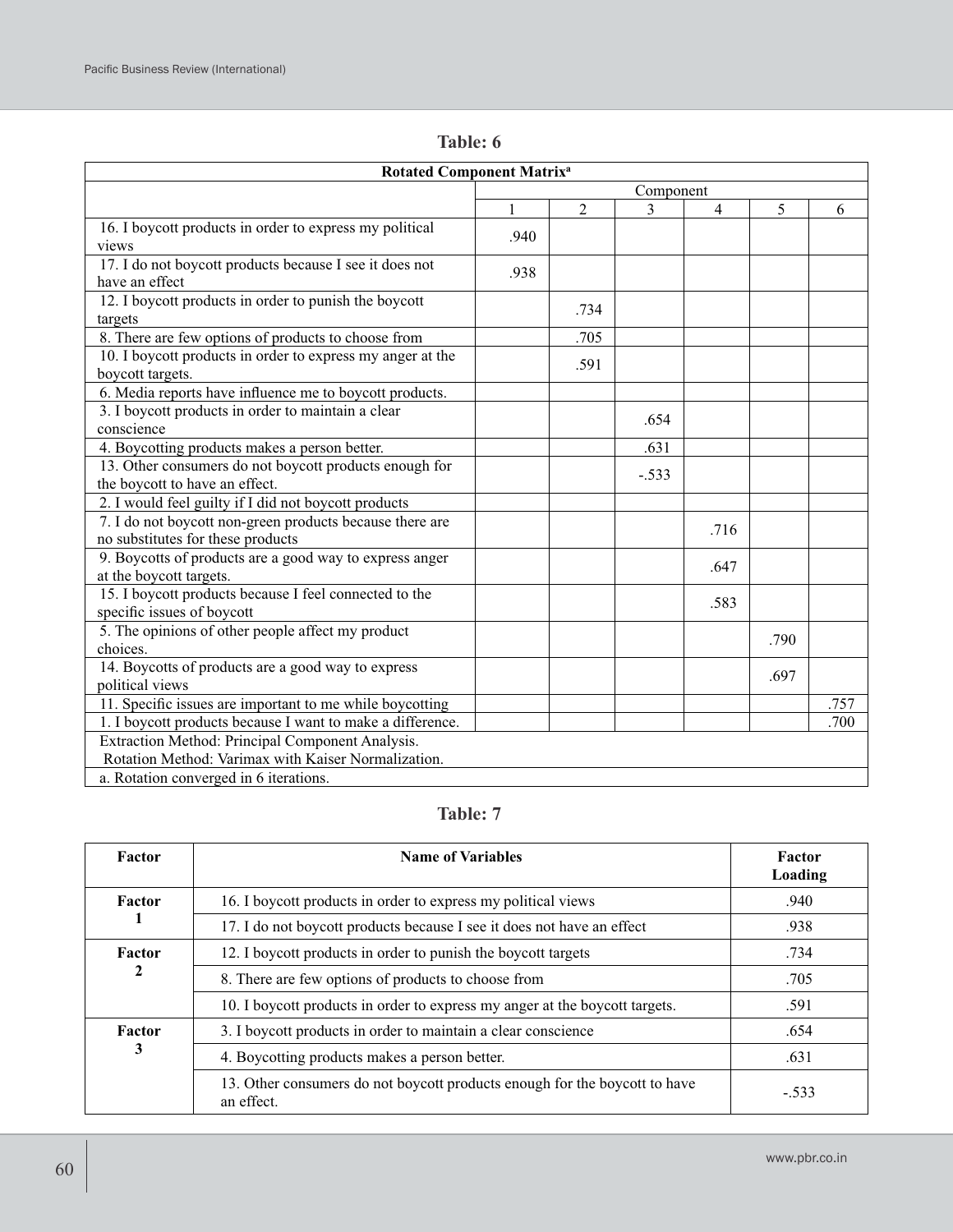| Factor      | <b>Name of Variables</b>                                                                      | Factor<br>Loading |
|-------------|-----------------------------------------------------------------------------------------------|-------------------|
| Factor<br>4 | 7. I do not boycott non-green products because there are no substitutes for<br>these products | .716              |
|             | 9. Boycotts of products are a good way to express anger at the boycott<br>targets.            | .647              |
|             | 15. I boycott products because I feel connected to the specific issues of<br>boycott          | .583              |
| Factor      | 5. The opinions of other people affect my product choices.                                    | .790              |
| ∍           | 14. Boycotts of products are a good way to express political views                            | .697              |
| Factor      | 11. Specific issues are important to me while boycotting                                      | .757              |
| 6           | 1. I boycott products because I want to make a difference.                                    | .700              |

# **Finding**

A study done among students of university to create new factors that affect the consumer buying decision using factor analysis. Testing of Bartlett's Test of Sphericity and the adequacy of the sample of the Kaiser-Mayer-Olkin are both tests that can be used to determine the causative factor as a whole. The results of the test of Bartlett's circularity are important ( $p \le 0.001$ ,  $p = 0.000$ ). In addition, the Kaiser-Meyer-Olkin remedy is 0.639 which is more than that.

It is suggested that if Bartlett's Test of Sphericity is significant, and if the measure of Kaiser-Mayer-Olkin is greater than 0.6, then the factor is assumed. Thus, depending on the results, it is advisable to proceed with factor analysis to examine the factors affecting consumers to boycott the product to buy.

After applying the Varimax rotation method with Kaiser Normalization,

**Factor 1**(Socio Political) included two items with factor loading, with a difference of 0.940, 0.938. Items in Factor 1 are serial no. 16 and 17.

**Factor 2** (Willingness to Punish) included three items with factor loading for 0.734, 0.705 0.591. Items in Factor 12, 8 and 10.

**Factor 3** (Boycott Effectiveness) included three items with factor loading 0.654, 0.631 and -.533 Items in Factor 3 are 3, 4 and 13.

**Factor 4** (Personal Attributes) included three items with

factor loading 0.716, 0.647, 0.583. Items in Factor 4 are 7, 9 and 15.

**Factor 5** (Boycott Perception) included two items with factor loading0.790, .697. Items in Factor 5 are 5 and 14.

**Factor 6** (Attitude) included two items with factor loading 0.757, .700 Items in Factor 6 are 11 and 1.

The value of item no 2 and 6 have less than the 0.5 so I have not included it in any factor.

# **Conclusion:**

Post analysis it is revealed that six factors were successfully identified using factor analysis and assigned as factors for consumer motivation for boycott, which are namely Socio Political, Willingness to Punish, Boycott Effectiveness, Personal Attributes, Boycott Perception & Attitude Dickinson and Karski (2005) clarified the opinion that those who boycott express the belief that they hold sovereignty in the market. In a similar vein, the current study demonstrates that although participants act individually, they consider themselves part of a larger collective group of all consumers who support in the same way.

This paper has studied consumer motivations for boycotting products. The boycott of products was studied as a part of an ideology rather than a time system as consumer boycotts are traditionally viewed. In this paper, the research already done for exclusion participation in the context of boycott of products was studied. Different exclusion motivations were found to have different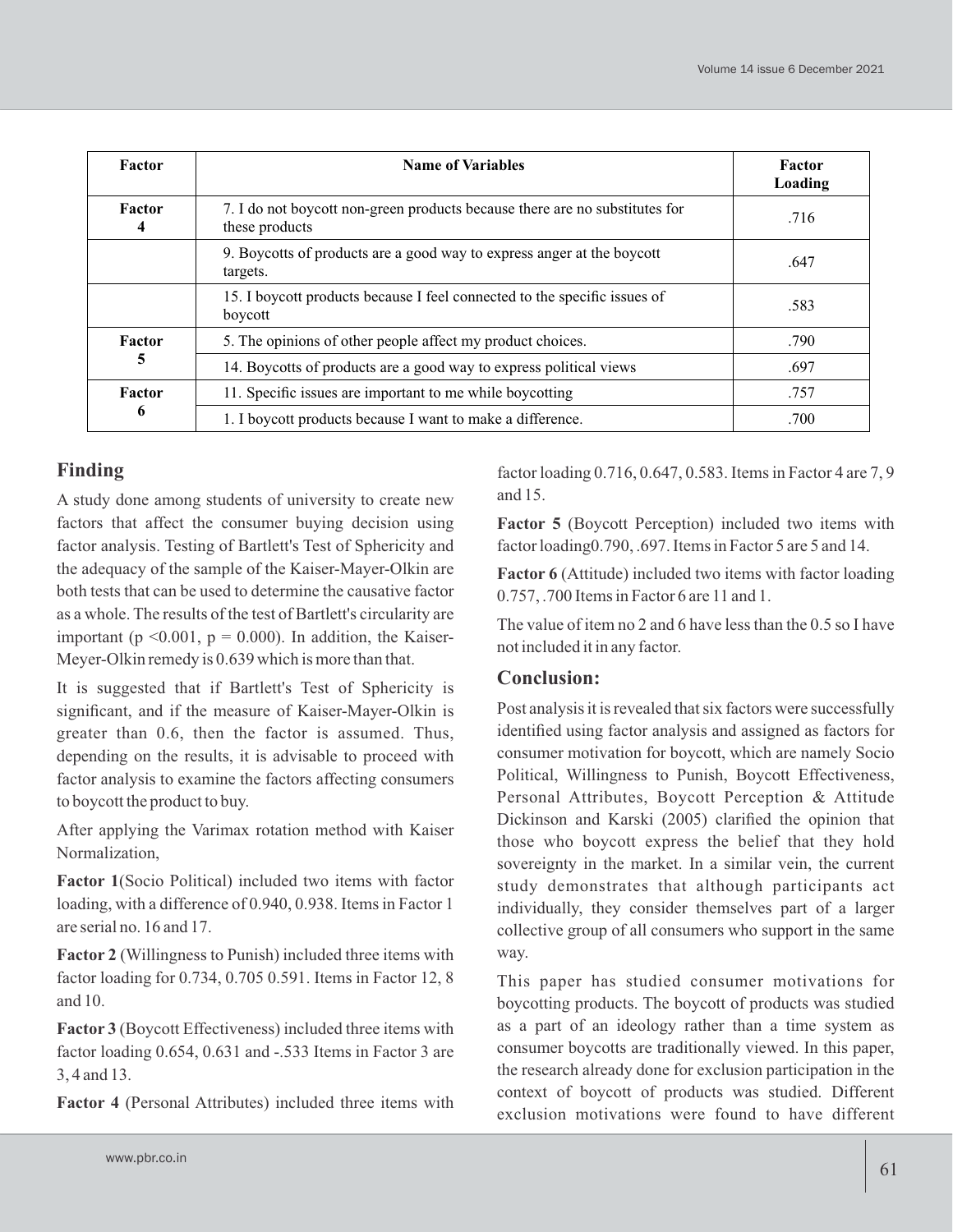significance. The first & main research problem posed in this paper presented a question on motivation for consumers to boycott products. The most important motivation for the boycott of products was the significant motivation to make a difference on a boycott issue. On the other hand, expressive motivations, such as willingness to Punish at the outcast target, were not considered as important. Another important finding on exclusion motivations was that the exclusion of products makes a person feel good about them.

Second research question inquired about motivations not to boycott products. Notable motivations for non-boycott were the lack of alternatives to the exclusion of products and the perceived high prices of the products. Consumers also expect an increase in these boycotts, but do not experience inefficiency as a demolition for the boycott. The research question looked at the role of the individual's environment in motivating the exclusion of consumers. Survey results stated that consumers on the one hand do not feel pressured to boycott by other individuals, and on the other hand they are not judged to boycott products due to lack of boycott from other consumers. The question was asked whether the exclusion of socio-demographic factors influenced the motivations for exclusion of frequency products. In the analysis any relationship between motivation and these factors cannot be verified with confidence.

This research contributes to knowledge about the consumer's motivation for exclusion of products. Understanding these motivations for boycott participation may be important information for parties who are interested in promoting consumerism; managers may note the observation that consumers are prepared to boycott products that are considered Want to punish producers with this means. It is also noteworthy that these consumers believe in the ability to make changes by boycotting them. However, respondents did not experience limited choice as a barrier to the involvement of exclusion. Findings on social pressures that do not affect consumers 'motivation to boycott products indicate that organizations may have difficulties influencing consumers' boycott decisions through coercion. Finally, businesses should consider the value received by these consumers by the boycott of products and the determination made for this practice.

#### **References**

- Friedman, M., 1999, Consumer Boycotts, New York: Rutledge.
- Hoffmann, S., & Müller, S., 2009. Consumer boycotts due to factory relocation. Journal of Business Research, 62(2), pp.239-247.
- Klein, J. G., Smith, N. C., & John, A., 2002. Exploring Motivations for Participation in a Consumer Boycott. Advances in Consumer research, 29(1), pp.363-369.
- $\bullet$  Braunsberger, K., & Buckler, B., 2011. What motivates consumers to participate in boycotts: Lessons from the ongoing Canadian seafood boycott. Journal of Business Research, 64(1), pp.96-102.
- Oxford University Press, 2014. Oxford Dictionaries. Available from: http://www.oxforddictionaries.com/ definition/english/motivation?q=motivation. [14] March 2014].
- Friedman, M., 1985. Consumer Boycotts in the United States, 1970-1980: Contemporary Events in Historical Perspective. The Journal of Consumer Affairs (pre-1986), 19(1), pp. 96.
- Sen, S., Gürhan?Canli, Z., &Morwitz, V., 2001. Withholding consumption: a social dilemma perspective on consumer boycotts. Journal of Consumer research, 28(3), pp.399-417.
- Bayton, J. A., 1958. Motivation, cognition, learning: Basic factors in consumer behavior. The Journal of Marketing, pp.282-289.
- Murray, H. A., 1938, Explorations in Personality. New York: Oxford University Press.
- $\bullet$  Maslow, A. H., 1943. A theory of human motivation.Psychological review, 50(4), pp.370- 396.
- Maslow, A. H., Frager, R., & Cox, R., 1970. Motivation and personality (Vol. 2). J. Fadiman, & C. McReynolds (Eds.). New York: Harper & Row.
- Hoffmann, S., 2013. Are boycott motives rationalizations?.Journal of Consumer Behaviour, 12(3), pp.214-222.
- Kozinets, R, &Handelman, J., 1998.Ensouling